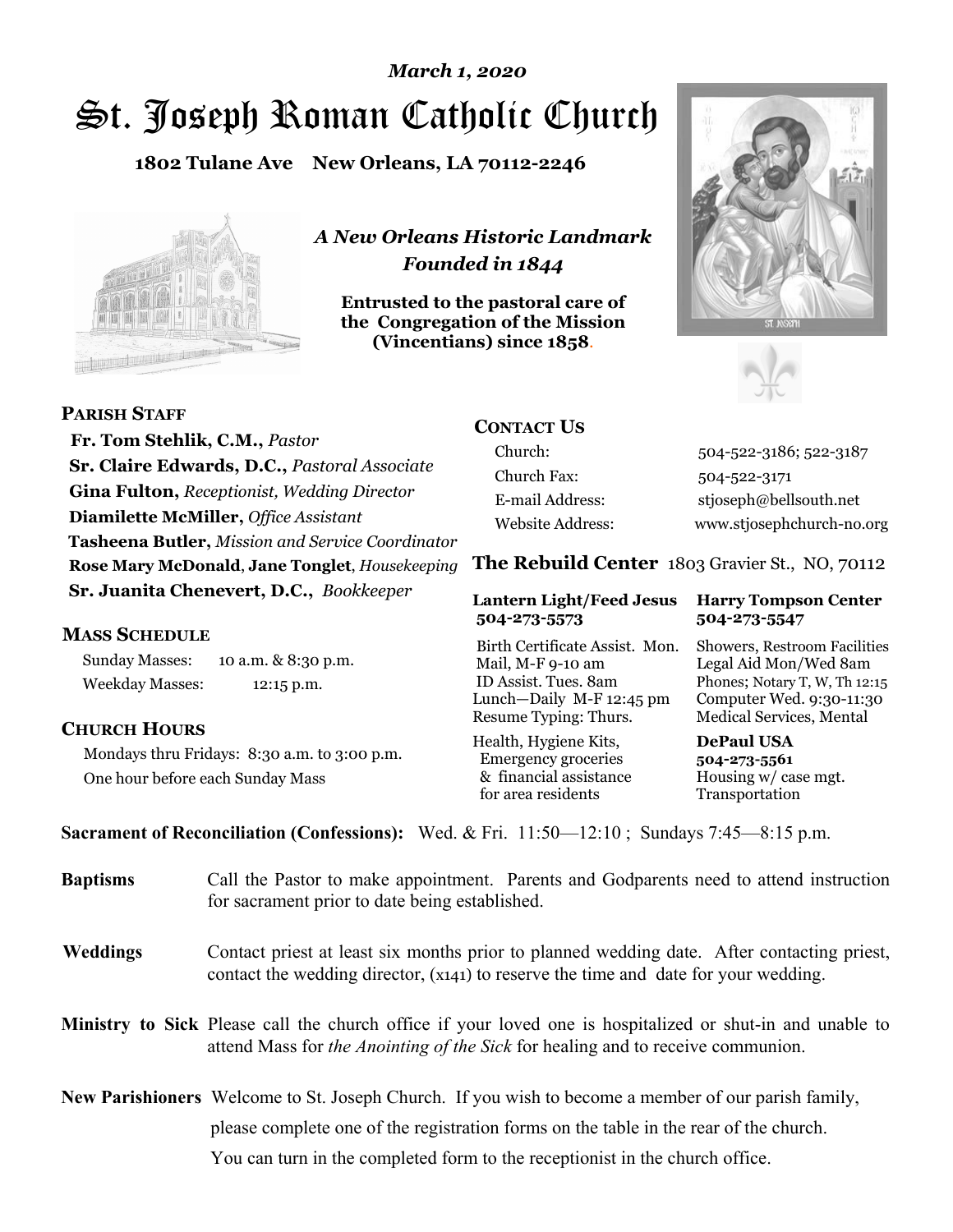## **First Sunday of Lent** March 1, 2020



### **10:00 am St. Joseph Parishioners, Living & Deceased**

 **8:30 pm** *Pippy Sanders; Joseph Morales, Jr. +; Rosalie Blady +; Ted Kirn +; Rush Limbaugh*

| Monday, March 2, 2020—<br>12:15 p.m. Sr. Enid Storey +; Butler Family; Presen. Sisters | <b>READINGS FOR THE WEEK</b><br><i>March 1</i> , One in Faith #979<br>Sunday, |
|----------------------------------------------------------------------------------------|-------------------------------------------------------------------------------|
| Tuesday, March 3, 2020—St. Katharine Drexel                                            | Mon. Lev. 19:1-18 Ps. 19:8-15 Mt. 25:31-46                                    |
| 12:15 p.m. Latern Light Ministry, Volunteers, & Guests                                 | Tues. Is. 55:10-11 Ps. 34:4-19 Mt 6:7-15                                      |
| Wednesday, March 4, 2020—St. Casimir                                                   | Wed. Jonah 3:1-10 Ps. 51:3-19 Lk. 11:29-32                                    |
| 12:05 p.m. Michael O'Neill & Fam.; Bell Sisters +                                      | Thurs. Est. 12: 14-25 Ps. 138:1-8 Mt. 7:7-12                                  |
| Thursday, March 5, 2020—                                                               | Fri. Ez. 18:21-28 Ps. 130:1-8; Mt. 5:20-26                                    |
| 12:15 p.m. Relatives & Friends; Calette Fortuna                                        | Sat. Deut. 26:16-19; Ps. 119:1-8; Mt. 5:43-48                                 |
| Friday, March 6, 2020—World Day of Prayer<br>$12:15$ p.m. Bell Sisters +               | Sunday: Genesis 12:1-4; Psalm 3<br>2 Timothy 1:8-10; Matthew 17:1-9           |

#### **YOUR PRAYERS ARE ASKED FOR THE FOLLOWING PARISHIONERS , WHO ARE IN NEED OF HEALING:**

 Dorothy Alexander, Beatrice Augustin, Anthony Blaise, Clarke Bordelo, Lawrence & Mamie Brown, Angelle Campbell; John Caron, Julianna Chevalier; Mary Duet, John & Kathleen Gebbia, Sylvia Daily-Powell, Joseph Delay, Terry Eggleston, Linda Elwood, Heather Faircloth, Frances Fiegler, Darrell & Ramona Ford, Donald Frazier, Mark Eiserloh, Shirley Gaither, Roselyn Hansen, Sarah Hollier-Watkins, Marvin Johnston, Jim Karam, Bill Kroetz, Ken Kussman, Nowell Lacking, Landy Lanza, James Leung, Andrew Marino, Sara Marino, Priscilla Martin, Karen McCoy, Hazel McMiller, Donna Moore, Maura O'Donovan, CHF, Tina Roderfeld, Bernie Saul; Pippy Sanders, Louise Sonnier, Mel & Gaspar Schiro; Theard Simms, Fr. Tom Stehlik, CM, Malcolm Taylor, Jane Tonglet, Fritz & George Tripkovich, Corliss Truhill; Georgiana Prevost, Marion Vaughn, Juanita Ware, Cathleen Ward, Warren Webster, Helen Wilson, Mary Willis, Lynn Williams, C & JA Slocum.

#### **SANCTUARY CANDLE AND MASS INTENTIONS**

 The Sanctuary Candle is burning this week to pray for the eternal rest of **Joseph Morales, Jr.** To reserve a date to burn the Sanctuary Candle in memory of someone or for a special intention, please call the church office (522-3186). The Sanctuary Candle offering is \$15 for one week. The offering for Mass intentions is \$5.00 per Mass.

## **40 Day Journey of Lent**

40 Days of Lent are a symbolic ritual that go back to the Exodus journey of 40 years in the desert, tempted and tested as the people followed God in the Cloud by day and Pillar of Fire by night.

After his baptism, Jesus led by the Spirit, fasted in the desert, where he was tempted by the Evil One. During this time, he was fed by the Word of God, which prepared him for his ministry.

**Ash Wednesday** and **Good Friday** are days of fasting and abstinence of red meat for Catholics. The norms on fasting are obligatory from age 18 until age 59. Guidelines say that when fasting, a person is permitted to eat one full meal, as well as two smaller meals that together are not equal to a full meal.

In addition, **Fridays during Lent** are obligatory days of abstinence from eating red meat. The norms concerning abstinence from meat are binding upon members of the Roman Catholic Church beginning at age 14.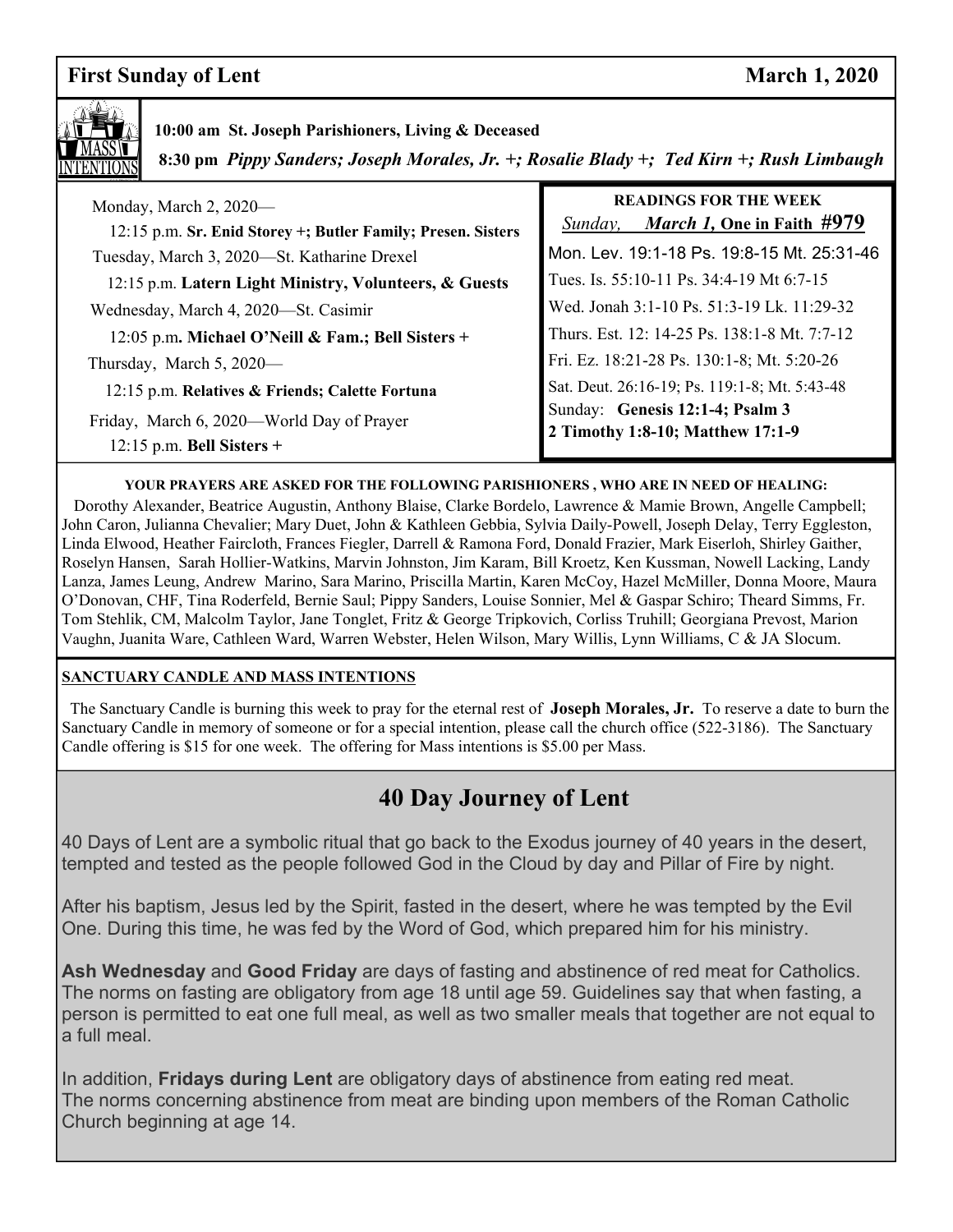God doesn't want our deeds; God wants the love that prompts them. —St. Teresa of Ávila

*PARISH CALENDAR*  1 Mar *Sunday Rite of Election 3 pm* St. Joseph Church 19 March *Thursday Feast of St. Joseph* Mass at noon

**TREASURE & STEWARDSHIP**

 **Sunday, February. 24 ……….. tba**

 *Thank you for your generosity!* 

**St. Joseph Altar** In preparation for the Feast of our Patron, St. Joseph, please stop by the table in the entrance and pick up a tag to contribute to the Altar. Part of the tradition is that everything is shared or donated as a sign of gratitude and thanksgiving to God who helps us thru the intercession of St. Joseph who cared for Mary and Jesus here on earth.

**Lenten Spirituality/Soup/Community Series**– During the Wednesdays of Lent we will pray together and reflect on Vincentian Spirituality. Sessions begin at 5:10 include presentation, prayer and are followed by Soup/bread dinner. Dates: March 4, 11, 18, 25; April 1, 8. All are welcome!

Please **pray for the Catechumens** (those preparing to enter the Church): Deidra, John, Jose, Judy, Ken, Michelle, Mindy, Rick, and Tim.



## **Pope Francis'** *March* **Intention**

We pray that the Church in China may persevere in its faithfulness to the Gospel and grow in unity.

Let us fast an acceptable and pleasing fast to the Lord. True fasting is the estrangement from evil, temperance of tongue, abstinence from anger, separation from slander, falsehood and perjury. Privation of these is true fasting. St. Basil

## **TODAY'S READINGS**

**First Reading** — The man and the woman ate the fruit of the one tree that God had told them to avoid, and their shame overtook them (Genesis 2:7-9; 3:1-7).

**Psalm** — Be merciful, O Lord, for we have sinned (Psalm 51).

**Second Reading** — Death reigned from Adam to Moses, but now grace and life abound in Christ Jesus (Romans 5:12-19).

**Gospel** — Jesus was led into the desert by the Spirit and there he fasted for forty days and forty nights. (Matthew 4:1-11).

#### **FEAST OF FAITH**

 Each year on the First Sunday of Lent we hear one of the Gospel accounts of the temptation of Jesus. The devil cites the scriptures repeatedly, urging Jesus to interpret them in a self -serving way—if God sends angels to protect those whom God loves (as it says in Psalm 91), then prove it! But Jesus resists this insidious temptation by turning to scripture passages that tell of right relationship with God—living by God's word, trusting in God, and worshiping God alone.

 Jesus himself listened to the inspired word of God and let it shape and form him. Through the liturgy, we do the same. The readings can teach us, but their primary function is to reveal the Lord to us, to let us experience his presence, and to form us in our Christian identity. Christ's presence is realized, "since it is he himself who speaks when the Holy Scriptures are read in the Church" (*Constitution on the Sacred Liturgy*, 7).

#### **CHARTER FOR THE PROTECTION OF CHILDREN AND YOUNG PEOPLE**

In response to the Charter for the Protection of Children and Young People from the United States Conference of Catholic Bishops, the Archdiocese of New Orleans continues to make the Hot Line available for anyone who has been hurt or sexually abused by anyone who works for the Church. The Hot Line continues to be available; the number is (504) 522-5019. In continuing our commitment to support and to heal, we invite and encourage individuals who have been hurt or sexually abused recently or in the past by clergy, religious or other employees of the Archdiocese to call our Hot Line and your message will be received confidentially by a mental health professional. Anyone can make a direct call during regular business hours to the Victims' Assistance Coordinator at (504) 861-6253.